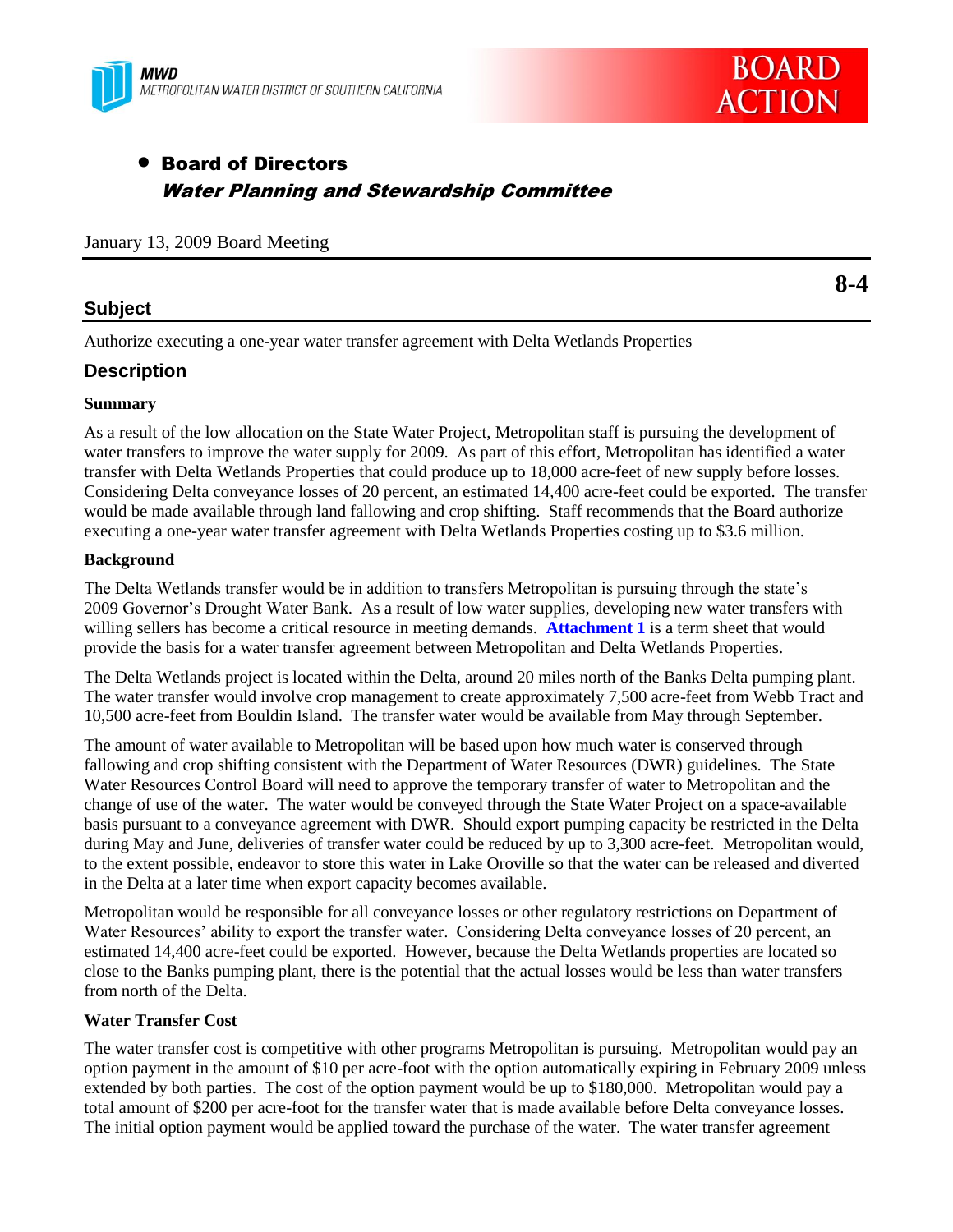would terminate in December 2009. The total water transfer cost would be \$3.6 million if Metropolitan exercises the option and purchases 18,000 acre-feet of available transfer water.

## **Policy**

Metropolitan Water District Administrative Code Section 4203: Water Transfer Policy

# **California Environmental Quality Act (CEQA)**

CEQA determination for Option #1:

The proposed actions, i.e., to execute an agreement for a one-year water transfer with Delta Wetlands Properties and appropriate funding for the agreement, are statutorily exempt from CEQA under the provisions of the Water Code and the State CEQA Guidelines. The proposed actions involve the temporary change in the point of diversion, place of use, or purpose of use due to a transfer or exchange of water or water rights as set forth in Section 1725 of the Water Code. The Delta Wetlands Properties will be responsible for complying with the statutory requirements of the Water Code. As such, these proposed actions qualify for a statutory exemption pursuant to Section 1729 of the Water Code and Section 15282(v) of the State CEQA Guidelines. In addition, the proposed actions are not subject to CEQA because they involve other government fiscal activities, which do not involve any commitment to any specific project, which may result in a potentially significant physical impact on the environment (Section 15378(b)(4) of the State CEQA Guidelines).

The CEQA determination is: Determine that the proposed actions with the Delta Wetlands Properties are statutorily exempt from CEQA and are not subject to CEQA pursuant to Section 1729 of the Water Code and Sections 15282(v) and 15378(b)(4) of the State CEQA Guidelines.

CEQA determination for Option #2:

None required

## **Board Options**

## **Option #1**

Adopt the CEQA determination and

- a. Authorize executing the one-year water transfer agreement with Delta Wetlands Properties consistent with the attached term sheet (**Attachment 1**); and
- b. Appropriate \$3.6 million for the transfer.

**Fiscal Impact:** \$3,600,000 from the Water Transfer Fund.

**Business Analysis:** The water transfer will improve the water supply available for 2009. The new supply will improve water supply reliability, help mitigate a water supply allocation, and contribute to the implementation of the Integrated Resources Plan.

#### **Option #2**

Do not authorize executing a one-year water transfer agreement with Delta Wetlands Properties.

**Fiscal Impact:** Potential lost water sales revenue from 14,400 acre-feet

**Business Analysis:** Not authorizing the execution of the water transfer agreement with Delta Wetlands Properties would result in a lost opportunity in securing up to 14,400 acre-feet for 2009, along with reduced revenues.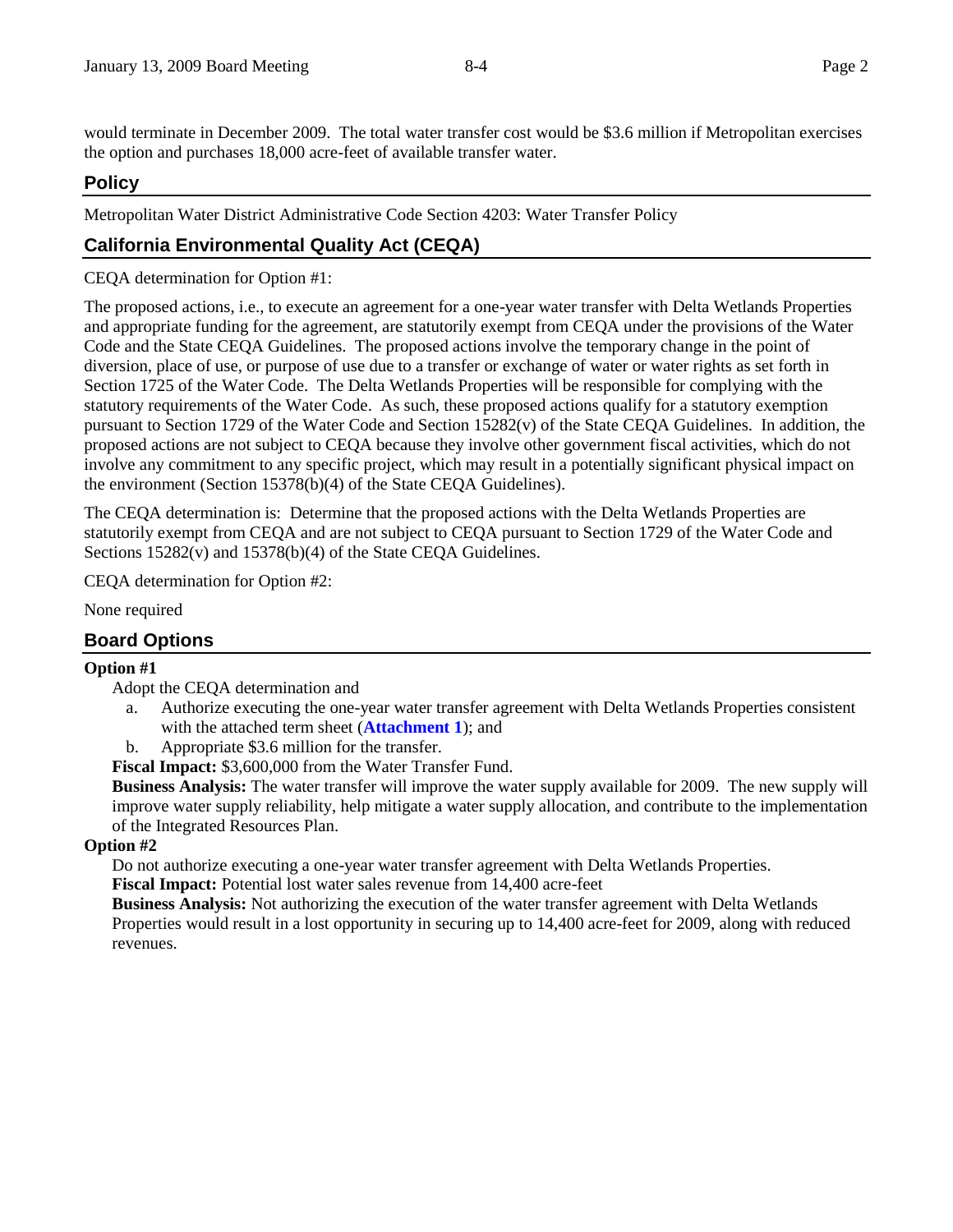# **Staff Recommendation**

Option #1

 $\ell N$ Ya a 12/30/2008 *Debra C. Man Date*

*Assistant General Manager/Chief Operating Officer*

12/30/2008 *Jeffrey Kightlinger General Manager Date*

**Attachment 1 - Delta Wetlands Properties Water Transfer Term Sheet** 

BLA #6551